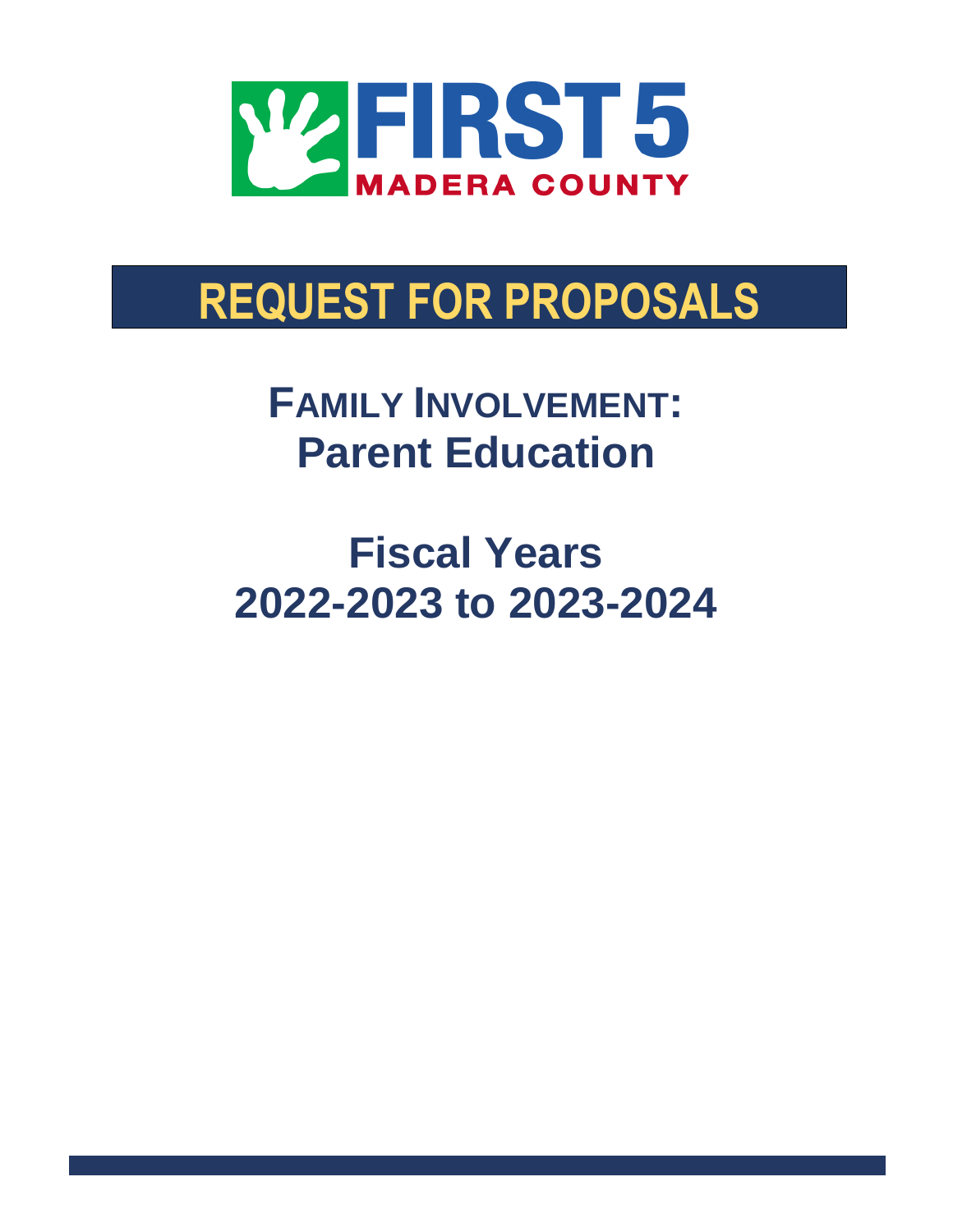# **TIMELINE**

| <b>DATE/TIME</b>                                            | <b>ACTIVITY</b>                                                             | <b>LOCATION/CONTACT INFORMATION</b>                                                       |
|-------------------------------------------------------------|-----------------------------------------------------------------------------|-------------------------------------------------------------------------------------------|
| December 1, 2021                                            | <b>Release RFP</b>                                                          | Via Constant Contact or on the First 5 Madera<br>County website: www.first5madera.org     |
| December 9, 2021<br>10:00 A.M.                              | <b>Electronic Questions</b>                                                 | Submit questions to: funding@first5madera.org                                             |
| December 15, End of Day                                     | Posting and Responses to<br><b>Electronic Questions</b>                     | www.first5madera.org                                                                      |
| <b>January 28, 2022</b><br>12:00 P.M.                       | <b>Proposals Due</b><br><b>Mail or Hand Deliver</b>                         | First 5 Madera County<br>525 E. Yosemite Ave<br>Madera, CA 93638<br>Attn: Program Manager |
| February 18, 2022                                           | <b>Program and Grant Awards</b><br>(PGA) Committee Funding<br>Consideration | First 5 Madera County                                                                     |
| <b>Commission Funding</b><br>March 2, 2022<br>Consideration |                                                                             | First 5 Madera County                                                                     |
| March 2 – March 4, 2022                                     | <b>Funding Notification</b>                                                 | Applicants will be notified via email.                                                    |
| July 1, 2022 - June 30,<br>2024                             | Project Implementation                                                      |                                                                                           |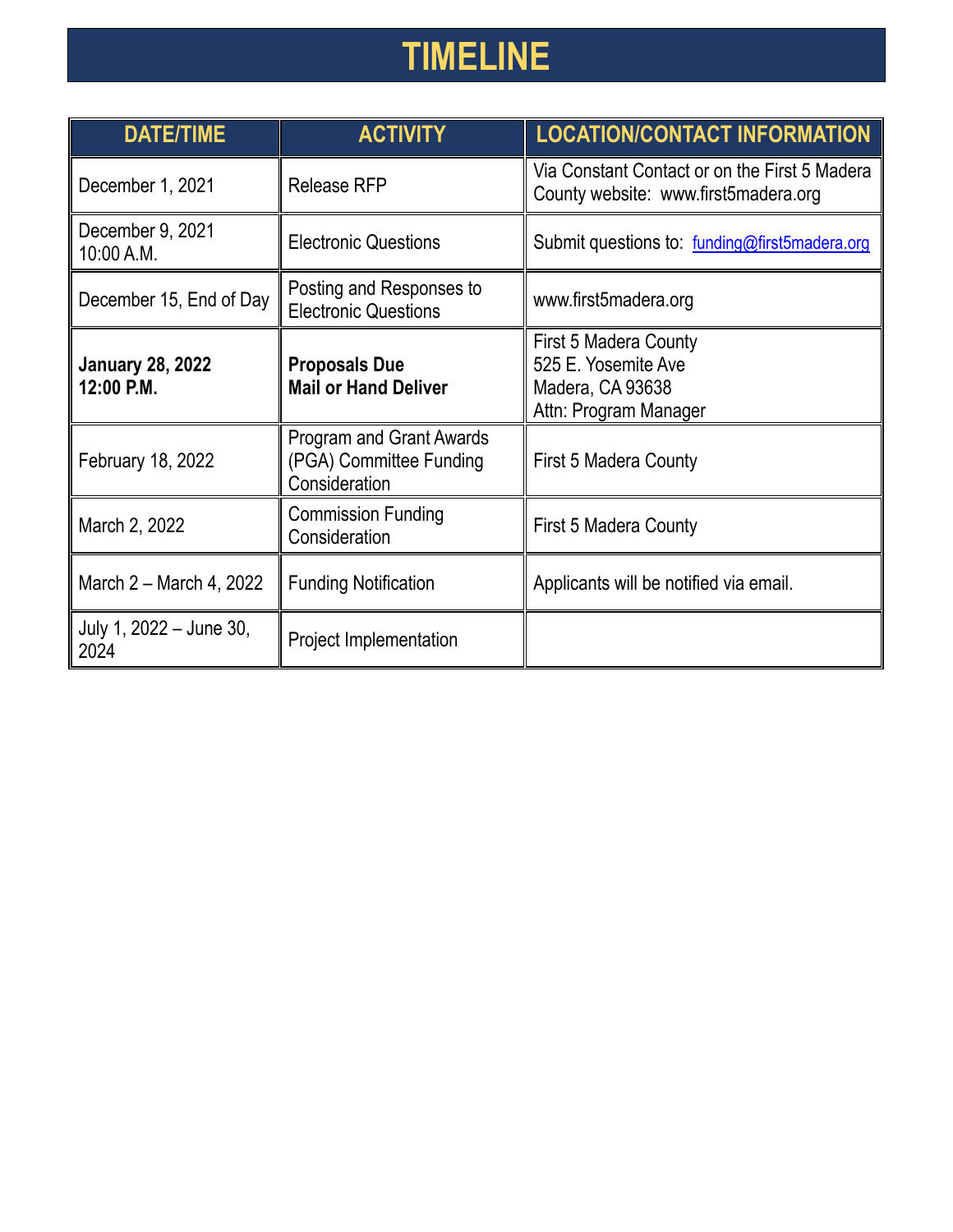## **CONTACT AND SUBMISSION INFORMATION**

## **CONTACT PERSON**

All inquiries concerning this RFP are to be directed to the Program Manager listed below:

Program Manager First 5 Madera County 525 E. Yosemite Avenue Madera, CA 93638 (559) 661-5155 [funding@first5madera.org](mailto:funding@first5madera.org)

## **PROPOSAL SUBMISSION**

Full proposal packets must be clearly labeled with project title, applicant/entity name, and contact person on the outside of the envelope or packet. All proposals, including hard copies of one (1) signed original and four (4) copies, plus one (1) electronic copy of the entire packet, must be received by **Friday, January 28, 2022,** no later than **12:00pm**. The electronic copy is not in lieu of the required hard copies.

Packets may be mailed, or hand delivered. If delivering in person, proposals will be considered late at 12:01pm by the First 5 Madera County (F5MC) clock and will not be accepted.

Submission of proposals constitute a release of information and waiver of the agency's right to privacy regarding information provided in response to the RFP. Ideas and format presented will become the property of F5MC.

## **ELECTRONIC QUESTIONS**

Electronic questions may be submitted to [funding@first5madera.org](mailto:funding@first5madera.org) by December 9, 2021. Questions and responses will be posted on the F5MC website by end of day December 15, 2021.

#### **WITHDRAWAL OF PROPOSAL**

A proposal may be withdrawn by a written request signed by the authorized representative of the organization. Submit a withdrawal request to the F5MC Program Manager. Label envelope and letter with the heading **"WITHDRAWAL OF RFP #022-052"**.

## **CANCELLATION OF RFP**

First 5 Madera County reserves the right to cancel this RFP at any time should funding to support it be unavailable as determined by the F5MC Commission.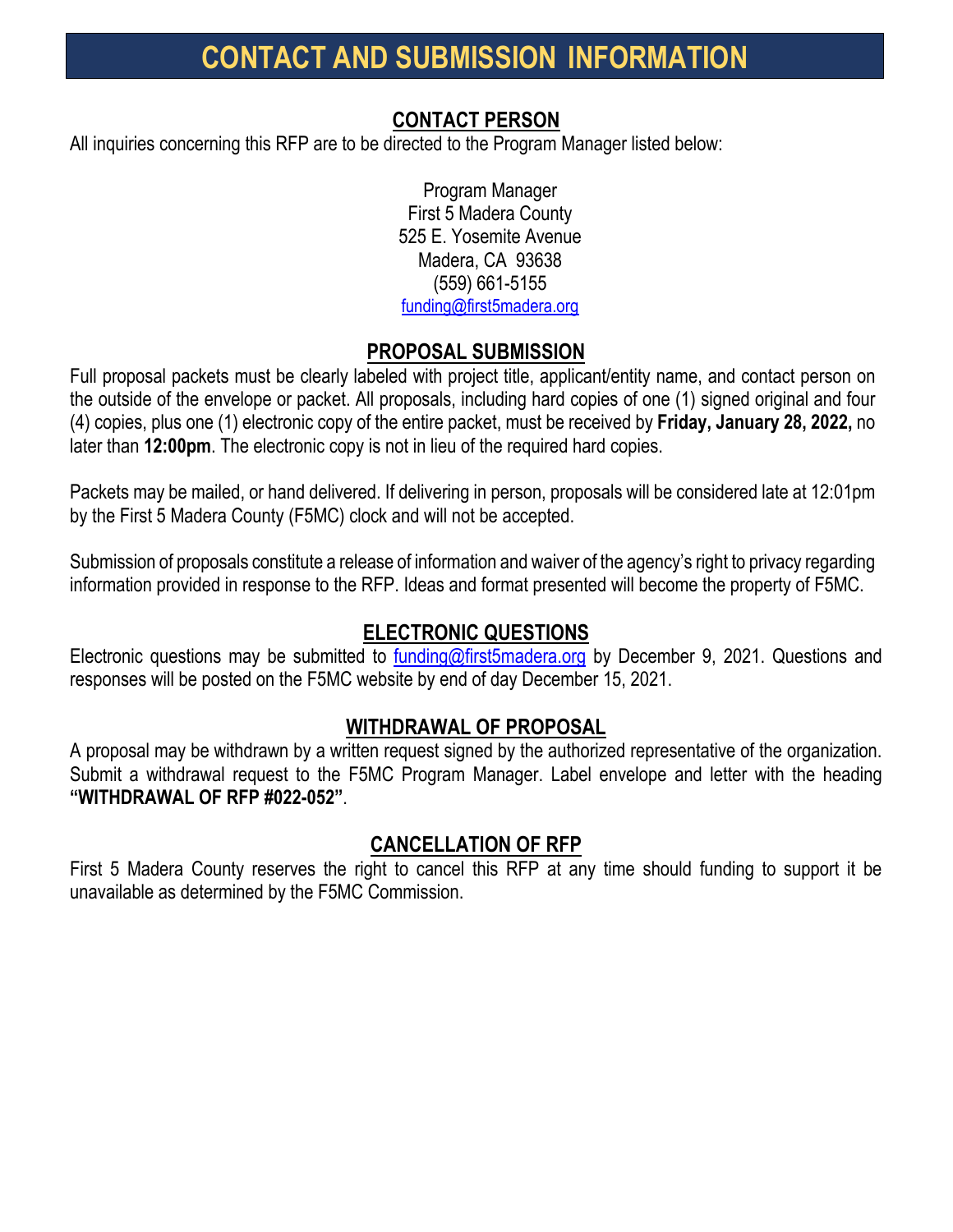#### **ABOUT FIRST 5 MADERA COUNTY**

First 5 Madera County, legally recognized as the Madera County Children and Families Commission, is a public agency that was created by the passage of Proposition 10 in 1998. Proposition 10, also known as the Children and Families First Act of 1998, added a 50-cent tax on tobacco products sold in California in order to fund programs and services expressly for children prenatally through age five and their families.

Since inception 23 years ago, F5MC has become a valued collaborator and funder. In these roles, we offer the community expertise on the importance of early childhood development and the conditions that children and families need to thrive. First 5 cultivates strong relationships with community partners and supports innovative and promising practices that are shown to improve child outcomes. This strategic plan supports a system-level approach that promotes seamless cross-agency coordination and improves the family experience and child outcomes.

#### **VISION**

Madera County's success is measured by the well-being of its youngest children.

#### **MISSION**

To enhance early childhood development, child health and family involvement by advocating, supporting and providing access to early intervention system through: increasing funding investments for 0-5 year olds, bolstering the network through strategic parternships and empowering families.

#### **INTRODUCTION AND INTENT**

The F5MC 2020-2024 Strategic Plan is a product of a comprehensive process designed to gather information and feedback from County Commissioners, Commission Staff, county agencies, multi-sector community stakeholders, and parents representing the major areas of the county. The Strategic Plan serves as a roadmap towards investment opportunities. The Strategic Plan was approved three years ago identifying three focus areas and twelve outcomes for investment consideration beginning July 2020 through June 2024.

Based on the Strategic Plan's Family Involvement goals and objectives of promoting family resiliency, F5MC is seeking proposals from qualified organizations to provide innovative, prevention-oriented strategies that support family involvement by cultivating parenting skills and enhancing access to services for parents/caregivers of children ages zero through five in Madera County. F5MC aims to award two (2), twoyear contracts with a maximum award of \$200,000 per contract. The contract period will commence July 1, 2022 and ending June 30, 2024.

#### **BACKGROUND**

Family resilience is often defined as the family's ability to survive and rebound from challenging life events with added confidence and reduced feelings of isolation. By providing access to social and concrete supports, families become better equipped to meet future challenges.

Recognizing that although some parental behaviors may be universally applicable, how parents learn, and practice parenting varies according to sociocultural and economic factors. Building on this knowledge, F5MC is seeking to invest in a proven effective, evidence-based parenting program.

First 5s across California have been implementing several evidence-based programs to provide enhanced support to children and families. Among them, Triple P Positive Parenting Program is a "parenting and family support system designed to prevent and treat behavioral and emotional problems in children and teenagers. Triple P draws on social learning, cognitive-behavioral and developmental theory as well as research into risk factors associated with the development of social and behavioral problems in children. It aims to equip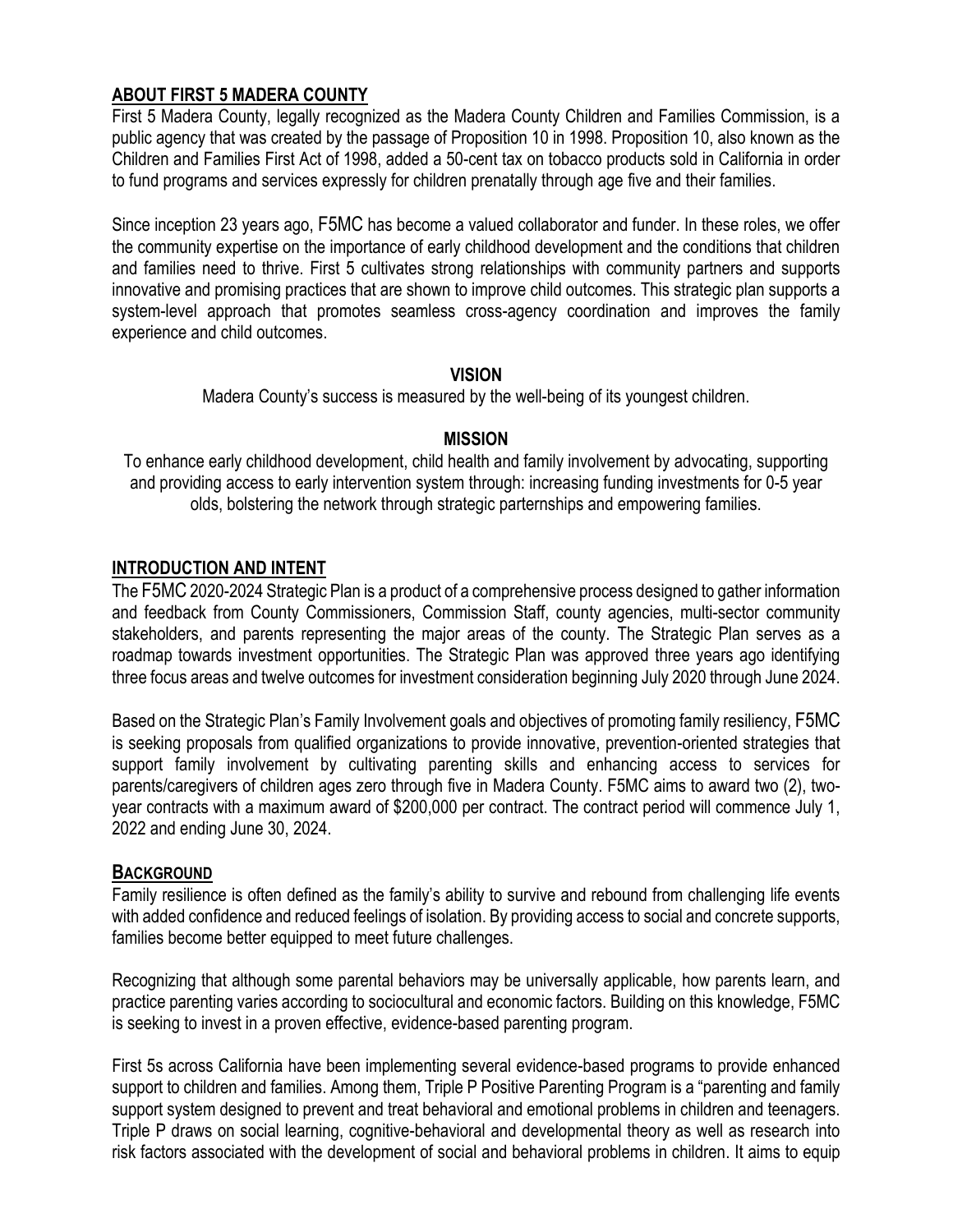parents with the skills and confidence they need to be self-sufficient and to be able to manage family issues without ongoing support." The Triple P program allows flexibility in responding to parent's needs, from light touch to intense intervention. The program promotes self-regulation and self-sufficiency giving parents the skills they need to become problem solvers and confidently manage their parenting challenges and milestones independently, rather than rely on ongoing support.

This RFP aligns with the 2020-2024 F5MC Strategic Plan Family Involvement focus area and is an opportunity for agencies to submit innovative implementation plans to provide enhanced support to children and families by adopting the Triple P Positive Parenting Program, Levels 1-3. Applicants are welcome to identify an alternative prevention-focused evidenced-based curriculum focusing on family involvement.

#### **SCOPE OF PROJECT**

The applicant will identify an evidenced-based curriculum, such as Triple P, and demonstrate the capacity to implement the curriculum with fidelity, and is expected to meet the following requirements:

- 1. Receive appropriate training and accreditation for identified curriculum.
- 2. Maintain fidelity of curriculum whether conducted in-person or virtually.
- 3. Commit to the F5MC evaluation activities and tools.
- 4. If implementing Triple P, the applicant will implement Levels 1 through 3.

#### **TARGET POPULATION**

First 5 Madera County funds may only be used to target parents/caregivers with children ages zero through five. Specifically, through this RFP, F5MC has identified the following two (2) communities to be served:

- 1. The Eastern Madera County community
- 2. The Oaxacan community

Proposals must include a clear description of the specific target population(s) and geographic area selected for service delivery. The Projected Target Population attachment must be submitted along with the proposal.

#### **FUNDING & CONTRACT PERIODS**

The total anticipated funding available under this RFP is \$200,000.00 per year for two years; a total award of \$400,000. F5MC aims to award two (2), two-year contracts with a maximum award of \$200,000 per contract. The contract period will commence July 1, 2022 and ending June 30, 2024. Funds may afford the following:

- 1. Salaries (and benefits if relevant) for staffing.
- 2. General operating costs for supplies, travel, educational materials, etc.
- 3. Indirect/Administration at the established percentage of the agency as demonstrated by its Cost Allocation Plan (not to exceed 15%).
- 4. Other expenses that can be attributable to the execution of the project.

Consistent with the intent of the California Children and Families First Act of 1998, no monies granted by the Commission may be used to supplant federal, state, county, or other funds available to the contractor for any purpose (according to Revenue and Taxation Code § 30131.4). Use of Prop 10 (First 5) funds are solely for the benefit of children 0-5 years old and their parents/caregivers.

#### **ELIGIBILITY FOR FUNDING**

Public and private organizations that have the capacity to achieve the goals of this project and provide appropriate fiscal oversight and accountability are eligible to apply. Additionally, any current or previous contracts with F5MC that have closed in good standing could apply.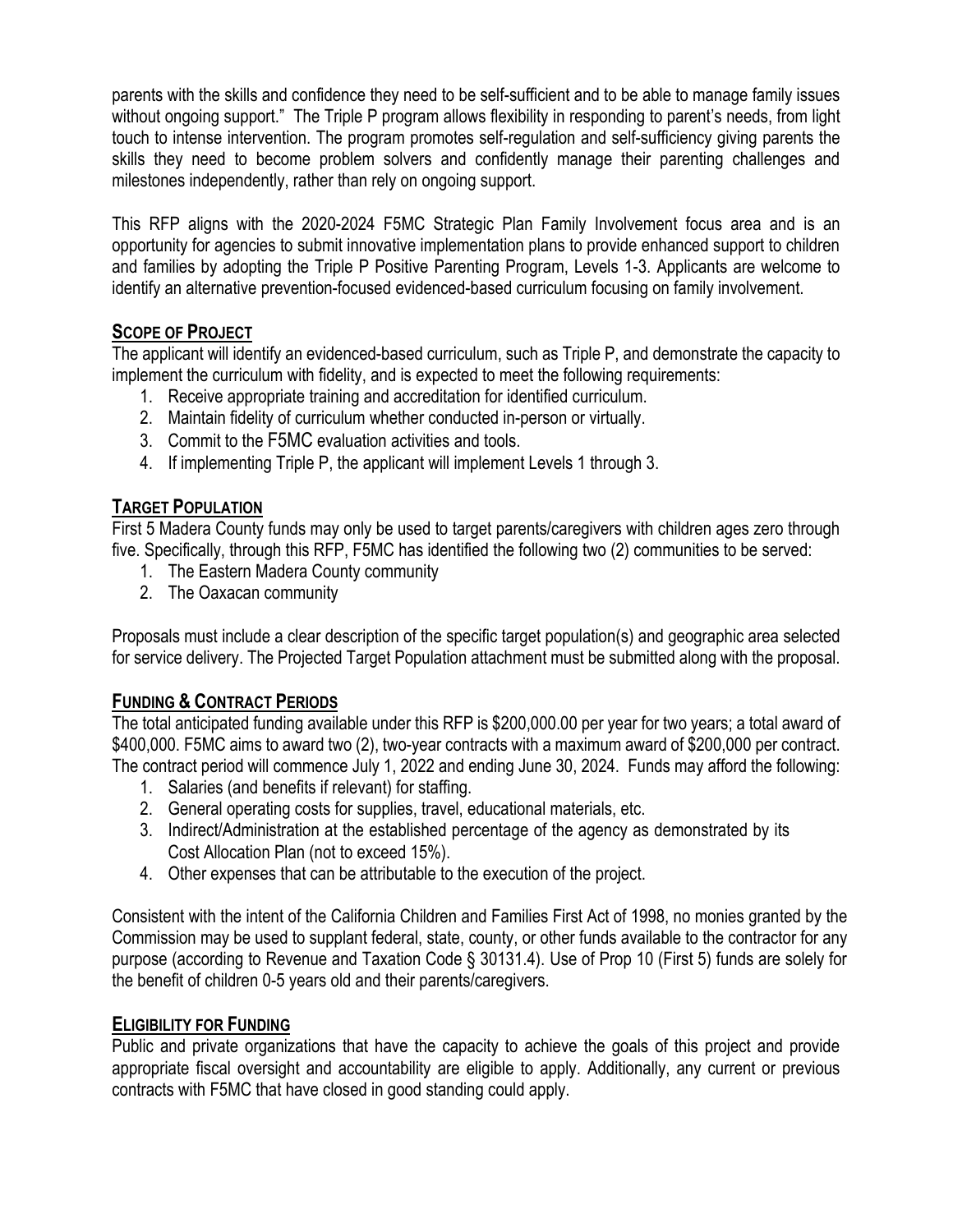## **RFP PROCESS**

#### **ELECTRONIC QUESTIONS**

Electronic questions may be submitted to [funding@first5madera.org](mailto:funding@first5madera.org) by December 9, 2021. Questions and responses will be posted on the First 5 Madera County website by end of day December 15, 2021.

#### **NOTICE TO APPLICANTS**

Prior to proceeding further, the reader is strongly encouraged to review the Contracting Requirements section on page 11 of this RFP which provides:

- Reporting requirements
- Grantee compliance activities
- Important mandates regarding insurance, smoke-free policy, non-supplantation agreement.

#### **APPLICATION DISQUALIFICATION**

An applicant may be disqualified, and the proposal rejected, but not limited to, one of the following reasons: collusion, lack of responsibility and cooperation as shown by previous work or services, non-compliance with current/past contract requirements with F5MC, being in arrears on existing contracts or having defaulted on previous contracts, and/or incomplete information or missing documents as required by the proposal.

#### **REVIEW PROCESS**

Following the Contracting and Procurement Policy and Procedure Manual, the review process described in this RFP form the basis for proposal review and selection. Each proposal will be scored against the Review Criteria and judged competitively against other eligible proposals. The Commission reserves the right to negotiate proposed Budgets, Activities, and Evaluation Plan. Submission of a proposal does not guarantee selection for funding. The Commission reserves the right to negotiate proposed activities and/or budget.

#### **Step 1: Proposal Checklist**

Each proposal will be reviewed for the submission requirements specified under the proposal Checklist. The Checklist must be submitted and will be used by F5MC staff to verify that the proposal is complete and has either passed or failed Step 1.

#### **Step 2: Review Panel**

An independent panel of reviewers will score each proposal against the Review Criteria (Table 1). In addition, the review panel will meet to review scores, discuss weaknesses and challenges, and build consensus for recommendations to move forward to the Program and Grant Awards (PGA) Committee.

#### **Step 3: Program and Grant Awards (PGA) Committee Review**

Summaries from the review panel will include score averages and any commentary as to the weaknesses and strengths of each proposal will be reviewed by the PGA. Upon review and consensus by the PGA Committee, recommendations or awards will be forwarded to the full Commission for review and approval.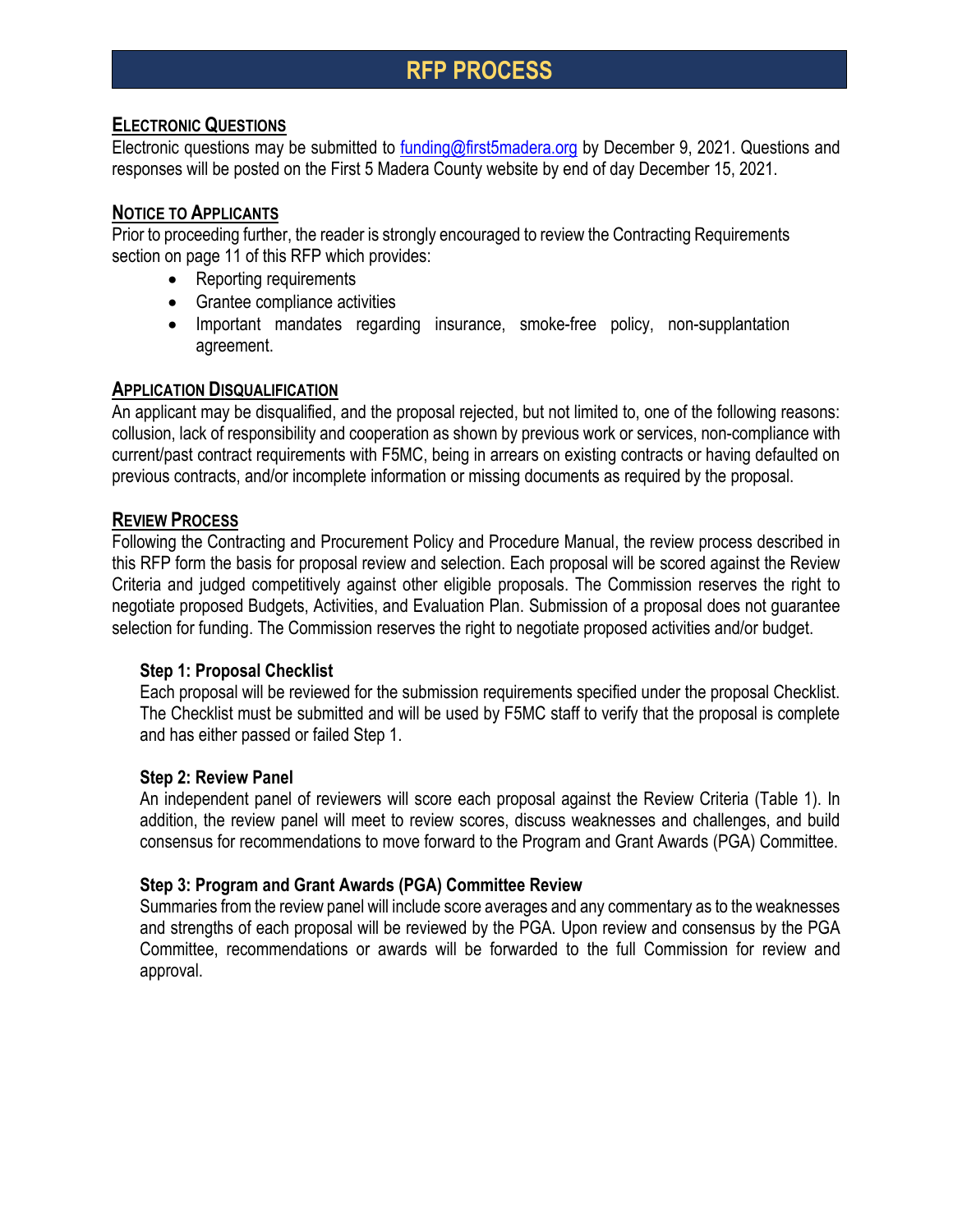**Table 1**

|                      | <b>REVIEW CRITERIA</b>                                                                                                                                | <b>POINT VALUE</b> |
|----------------------|-------------------------------------------------------------------------------------------------------------------------------------------------------|--------------------|
|                      | Organizational Overview and Capacity                                                                                                                  | 20                 |
| 2.                   | Narrative<br><b>Target Population</b><br>Program Structure<br>Outreach/Engagement Strategies<br><b>Desire Outcomes</b><br><b>COVID-19 Limitations</b> | 65                 |
| 3.                   | <b>Budget and Justification</b>                                                                                                                       | 15                 |
| <b>MAXIMUM TOTAL</b> |                                                                                                                                                       | 100                |

#### **NOTIFICATION**

Written notification of the Commission's decision regarding proposals will be made to each agency/organization by March 4, 2022.

Once notification has been received, awardees will be contacted by F5MC staff to finalize contract documents.

#### **SOLE DISCRETION**

Final selection is at the sole discretion of the Commission and reserves the right to reject any or all proposals. There is no appeal to this process.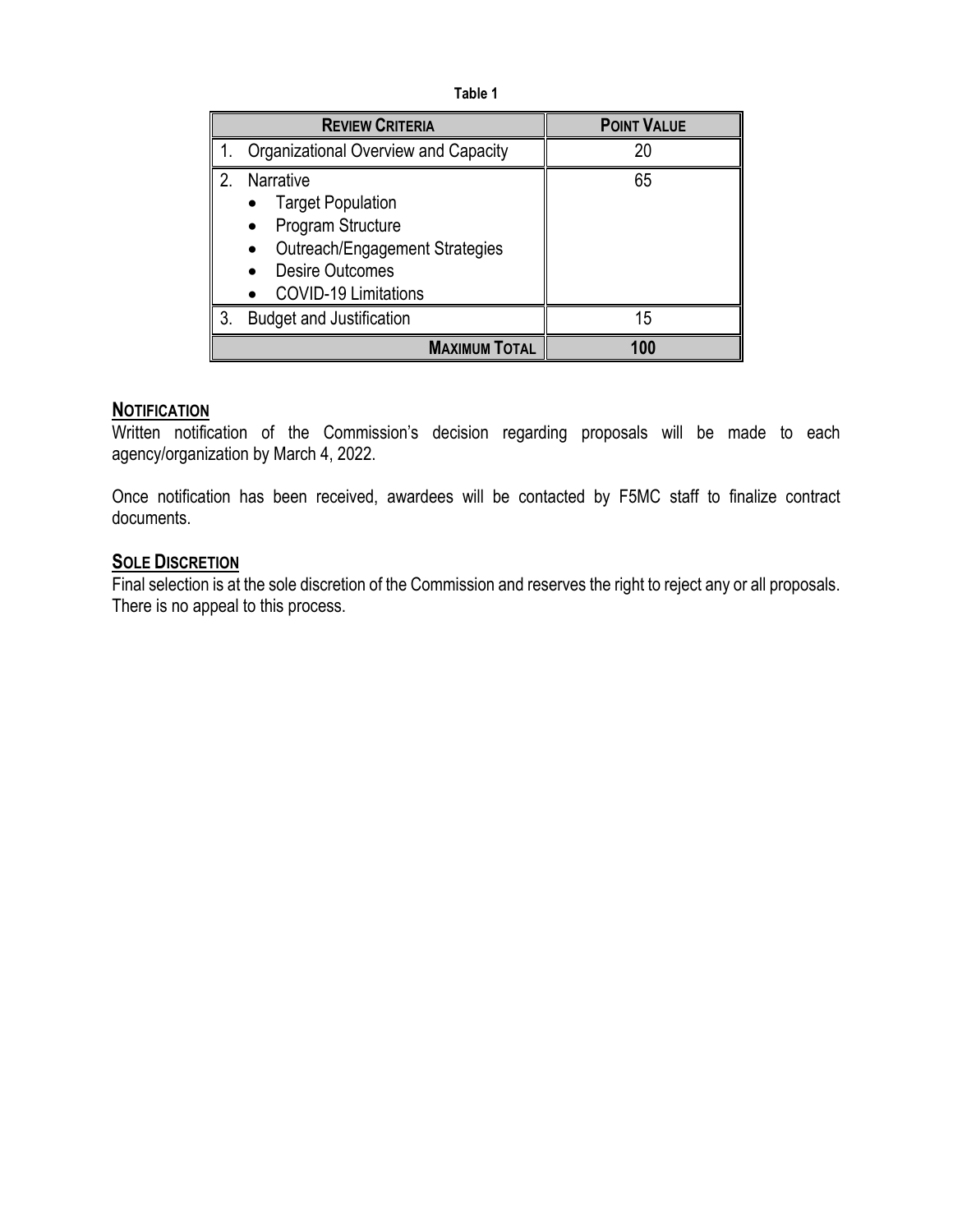## **PROPOSAL INTRUCTIONS AND REQUIRED CONTENT**

#### **FORMAT**

The proposal must include the documents noted under Required Documents of this RFP. Utilize the specified format and include the content and materials as stated in the instructions below:

- 1. Copies should be made on white paper and provide sequential page numbers with a Table of Contents for the entire proposal.
- 2. The proposal must be typed and legible. Proposals should be written with a 12-point font size and have a one-inch margin on all sides. Proposals considered illegible by the independent panel of reviewers may be disqualified.
- 3. Do not use staples, binders, covers, flat folders, sleeves, or include brochures or any other presentation aides. Use clips to hold proposals together for submission.
- 4. The proposal can be printed single-sided.
- 5. Assure that all documents requiring a signature are signed in blue ink.

#### **NUMBER OF COPIES**

All proposals must include hard copies of one (1) signed original and four (4) copies, plus one (1) electronic copy of the entire packet with signatures in blue ink and signed by the agency's legally authorized staff to bind the agency/organization.

#### **REQUIRED DOCUMENTS**

Assemble and arrange the proposal in the following order. The order in which items are presented is important because reviewers will follow this order for specific area scores.

1. **Cover Sheet**

Complete the Cover Sheet included in this RFP. One copy must include an original signature of the person legally authorized by the agency to approve the submittal.

#### 2. **Table of Contents**

Create a Table of Contents for the proposal packet

#### 3. **Narrative (Max. 7 pages)**

The narrative should elaborate on the areas highlighted in the Summary. Complete your responses in the following order, labeling the section accordingly.

• Summary (One-Page)

Introduce the proposed project with a summary. Highlight the focus, target population, activities, desired outcomes, agency/staff capacity and desired budget. This section is limited to one page.

• Organization Overview and Capacity

Provide a brief background of the organization. Indicate the experience the organization has working with the 0-5-year-old population and their families/caregivers, capacity to meet the curriculum implementation requirements along with other RFP requirements, and the relationship with the target population.

Include the staffing structure, FTE and responsibilities of each staff member for this project. Share how the assigned staff is qualified to successfully implement this project. If including job description and/or organizational charts, these will be included as part of the page maximum. This would be required of subcontractors as well.

• Program Narrative

Provide a summary of the core functions that will be implemented. This should include:

a) Target Population, including target quantity, geographic area and why the identified population was selected.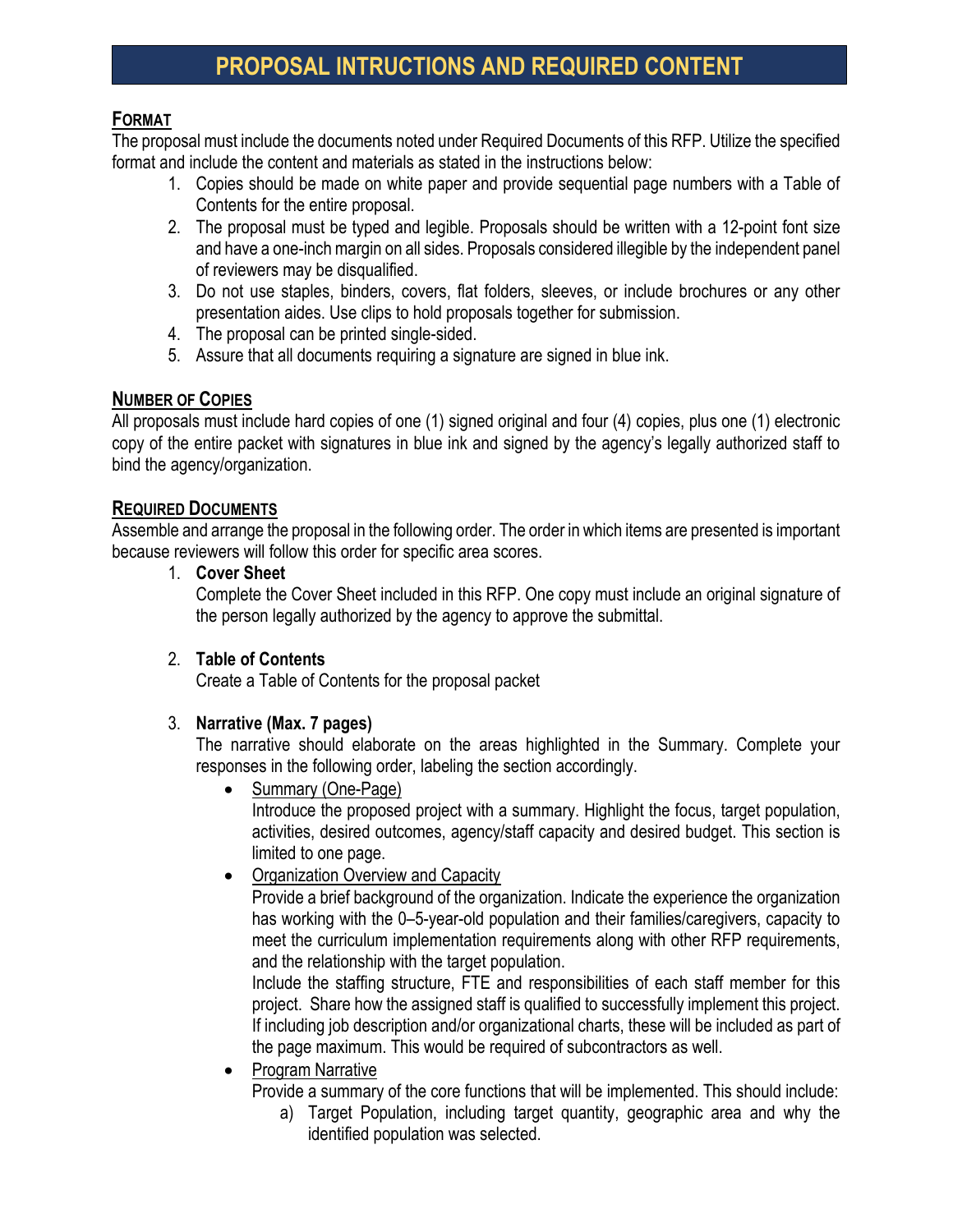- b) Program Structure, including the activities, frequency/dosage of services, methodologies to achieve the activities. Also highlight the strategies used to decrease barriers to services i.e., hours of operation, translation/interpretation services, transportation, or other strategies/activities.
- c) Outreach/Engagement Strategies
- d) Desired outcomes, included the strategies and tools used to achieve the outcomes
- e) Include how you will achieve the proposed activities considering COVID-19 limitations, if appropriate.

#### 4. **Budget & Justification**

Use the attached Budget Template to define the project's allowable costs and narrative/justification of the costs. Justifications must be written on a separate document and include formulas used to calculate final costs (see mileage example below). Note that only categories included on the template are allowed – no categories may be added or deleted.

| <b>CORRECT</b>                                                                                                                                                                                          |            |  |  |
|---------------------------------------------------------------------------------------------------------------------------------------------------------------------------------------------------------|------------|--|--|
| Budget Line Item & Justification                                                                                                                                                                        | Total      |  |  |
| ∥ Mileage: To provide home visitation services, community    \$3,480.00<br>outreach and attend project-related meetings at approximately<br>500 miles per month - 500 x 12 x .58 (state rate) = \$3,480 |            |  |  |
| <b>NOT CORRECT</b>                                                                                                                                                                                      |            |  |  |
| Mileage                                                                                                                                                                                                 | \$3,480.00 |  |  |

First 5 Madera County encourages leveraging of other funding sources. Please offer any efforts towards leveraging funds for this project.

#### 5. **Audited Financial Statement**

All proposals must include the most recent and complete audited financial statement by an independent, certified public accountant, for a fiscal period not more than 18 months old. The audited financial statement must show evidence of solvency and adequacy of accounting practices.

If an audited financial statement is not available, please submit a Federal Income Tax Return (Form 990). If the audit covers a parent firm, the parent firm shall be party to the contract. The Commission may require other information in lieu of the certified audit if it is of equal value in determining the fiscal stability of the proposer.

For those contractors that are audit-exempt, a full set of financials will suffice.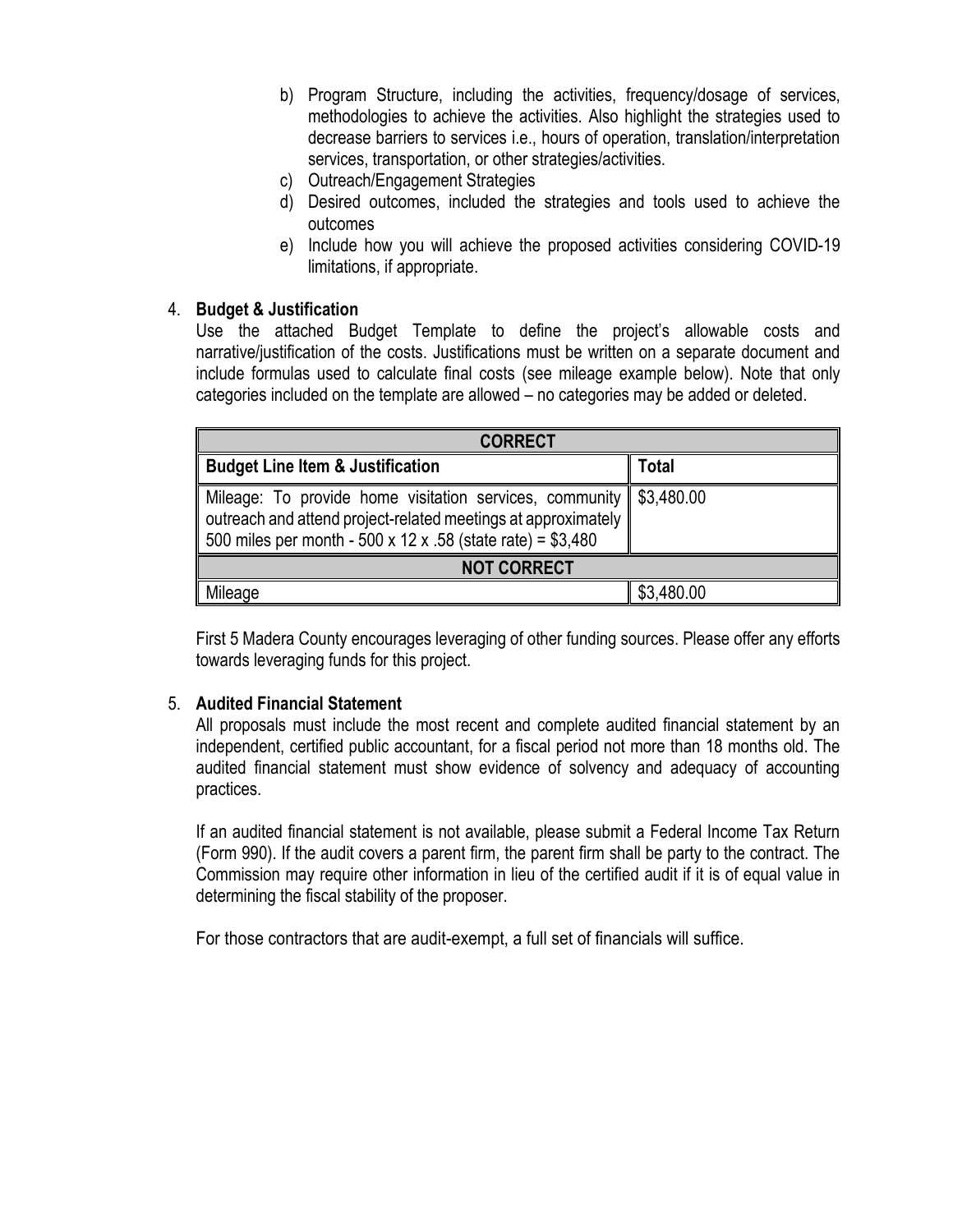#### **TERMS AND REQUIREMENTS**

#### **Reporting**

Contractors are expected to adhere to the following fiscal and program reporting requirements:

- 1. Adhere to contract responsibilities.
- 2. Provide progress and evaluation reports on a quarterly basis. First 5 reserves the right to request additional supporting information to meet state and local requirements, as needed.
- 3. Account for expenditures of F5MC funds separately and be able to certify that funds were spent on children ages 0-5, their parents/caregivers and professionals.
- 4. Understands that failure to submit evaluation data, fiscal or programmatic reporting may result in withholding payments on this grant and any other grants the contractor might have in common with F5MC.
- 5. Declare leveraged funds.
- 6. Declare any unexpended funds.

#### **Compliance Activities**

All contractors funded by F5MC must manage and monitor their grants to ensure quality and timely work. Contractors will be required to participate in the Commission's compliance activities (as outlined in the fully executed contract and Funded Programs Handbook). These include but are not limited to the following:

1. Quarterly Reports

Progress-based outcomes will be monitored through program-specific documentation such as Milestone Reports, Excel spreadsheets, CFC Forms, State Forms, etc. These documents will reflect progress made on activities identified on the Measurable Outcomes Plan. Documentation will be submitted on a quarterly basis.

#### 2. Fiscal Documentation

Payment to funded programs is made quarterly on a reimbursement basis once all required documentation is submitted and approved. All expenditures listed on the Quarterly Invoice must coincide with line items established by the contract budget. All invoices must be accompanied by a program-specific general ledger or other official documents substantiating the expenditures. The general ledger must reflect cost breakdown as per the budgeted items. No further claims for project costs may be made after the quarterly invoice has been submitted, audited, and paid out.

#### 3. Quarterly Review Meetings

Contractors will be required to participate in quarterly review meetings. These meetings are an opportunity to discuss successes and challenges reported on the Milestone and Measurable Outcomes Reports. It also provides an opportunity for contractors to discuss any concerns with progress and/or to suggest changes based on lessons learned.

4. Mandatory Meetings

Contractors will be required to attend the Funded Programs Meeting, and other reasonable meetings requested by First 5 staff that have been identified to support program implementation. Whomever the agency has authorized as the primary contact for the contract is mandated to attend. The goal of these meetings is to provide F5MC information to all funded programs and offer networking opportunities with other funded programs.

5. First 5 Madera Program Integration

The Family Resources Centers and Tobacco Education Program within F5MC are an integral part of our community education efforts. Program will be expected to work with both the FRCs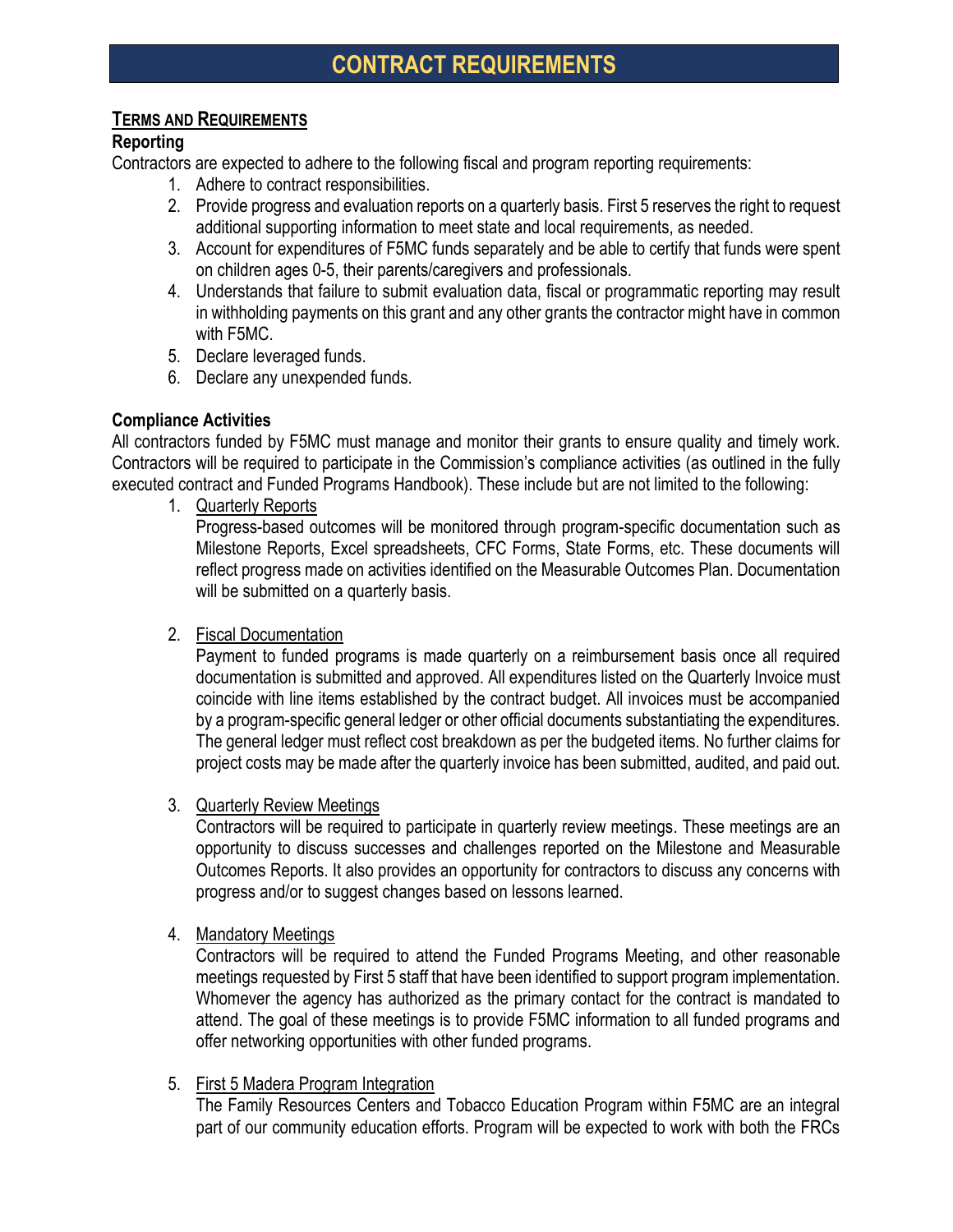and Special Projects Program Managers to determine appropriate integration of both programs once the proposal is approved.

6. Records Maintenance

The grantee will establish and maintain internal controls and maintain accounting records to track expenditures. Records will be kept available by the contractor for audit review and inspection by F5MC during the contract period, and five years after final payment.

7. Insurance

Each grantee will adhere to the insurance provisions included in the Contract Agreement. All insurance policies shall name COMMISSION as an additional insured. Evidence of coverage shall be provided before any work is commenced under this permit. Policies shall not be canceled or reduced in coverage without thirty (30) days prior written notice to COMMISSION.

Failure to comply with the insurance requirements, as specified above, shall place CONTRACTOR in default.

8. Smoke-Free Policy

Consistent with the intent of the California Children and Families Act of 1998, in order to promote tobacco education and awareness among pregnant mothers and families with children prenatal through age 5, all agenciesandorganizations receivingfundingfromtheCommission shallprovide a written copy of an established smoke-free policy prior to the disbursement of grant funds.

9. Supplantation Policy

Consistent with the intent of the California Children and Families Act of 1998, no monies granted by the Commission may be used to supplant federal, state, county, or other monies available to the Contractor for any purpose (pursuant to Revenue and Taxation Code § 30131.4).

#### 10. Completed W-9 Form

The grantee will submit a completed W-9 Form once the application has been approved by the F5MC Commission.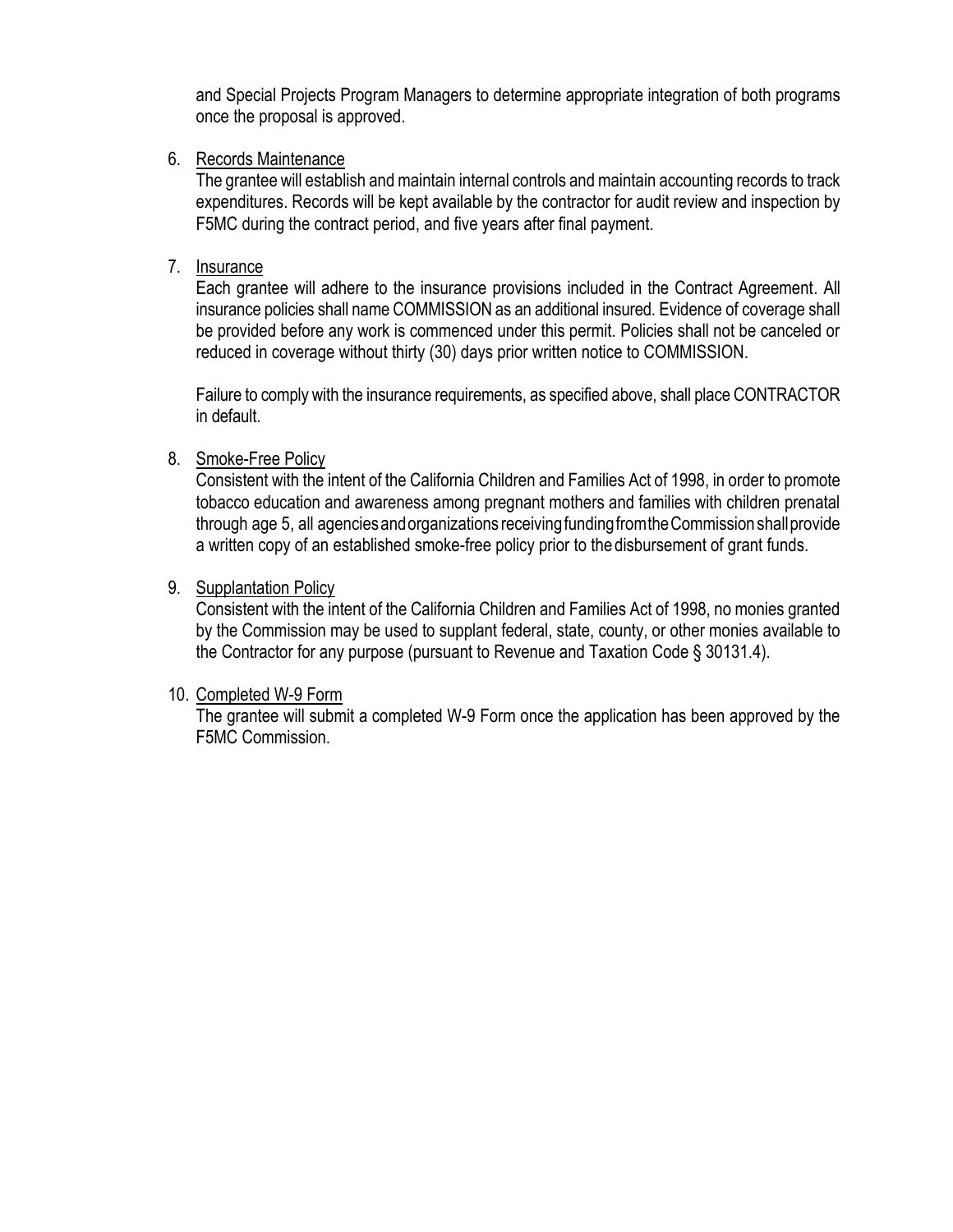

# **CHECKLIST**

The following items must be included in the packet to be deemed complete. Use the following CHECKLIST to ensure the submittal of a comprehensive packet:

- $\Box$  Checklist
- □ Coversheet
- $\Box$  Table of Contents
- $\Box$  Narrative
- $\Box$  Attachment A Proposed Measurable Outcomes Plan
- $\Box$  Attachment B Proposed Budget and Budget Justification
- $\Box$  Attachment C Projected Target Population

Project Name: \_\_\_\_\_\_\_\_\_\_\_\_\_\_\_\_\_\_\_\_\_\_\_\_\_\_\_\_

Organization Name: \_\_\_\_\_\_\_\_\_\_\_\_\_\_\_\_\_\_\_\_\_\_\_\_\_

Date: \_\_\_\_\_\_\_\_\_\_\_\_\_\_\_\_\_\_\_\_\_\_\_\_